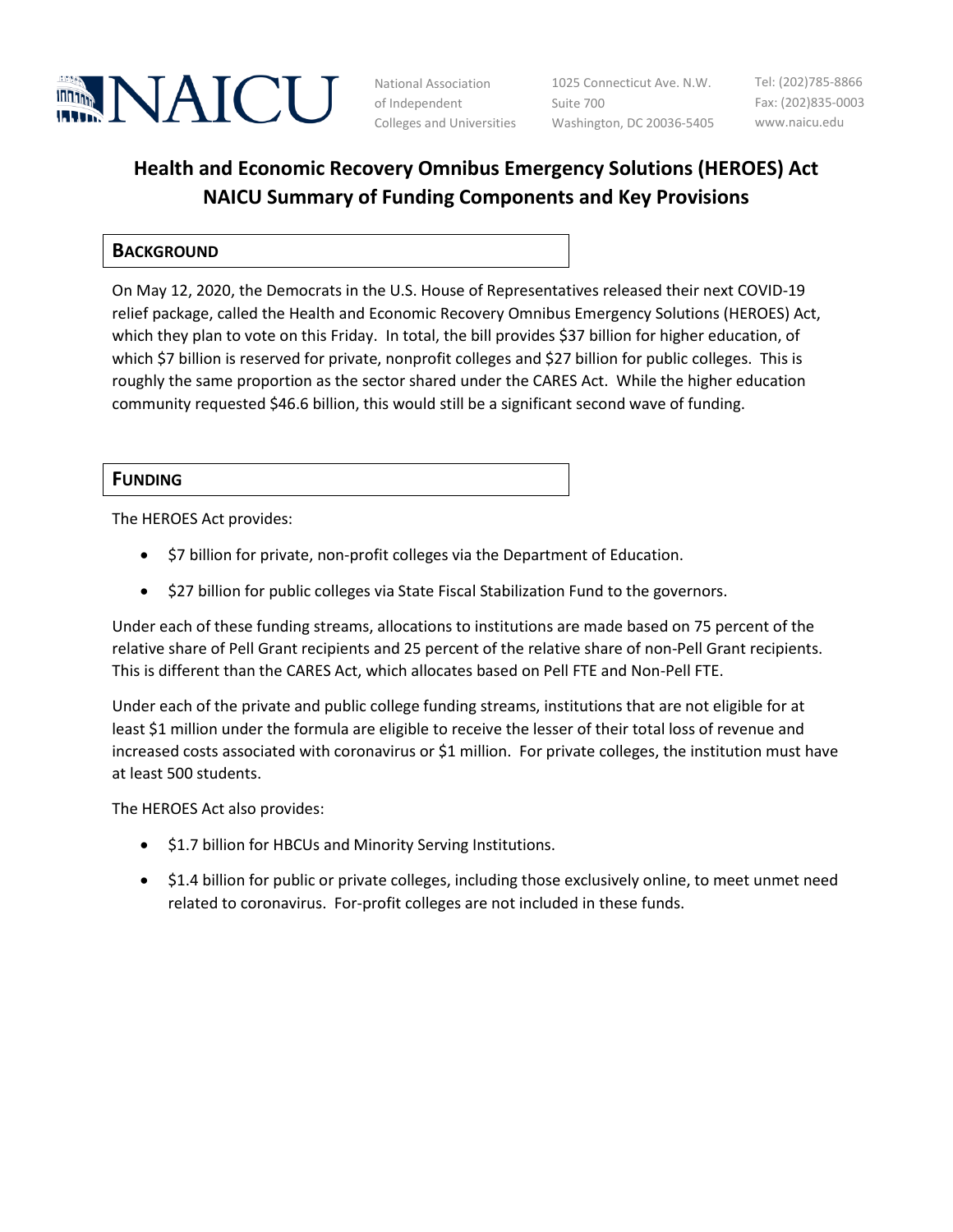

# **KEY POLICY CHANGES FROM THE CARES ACT**

The HEROES Act:

- Provides more flexibility for the use of funds for private, nonprofit colleges than the division between "student" and "institutional" funds in the CARES Act. Funds can be used for emergency grants to students who attended at any point during the coronavirus emergency, and can be used for any component of the student's cost of attendance. Institutions may also use funds to defray expenses including lost revenue, reimbursement for expenses already incurred, technology costs associated with a transition to distance education, faculty and staff training, and payroll.
- Prohibits the Secretary of Education from imposing restrictions on the populations of students who may receive funds under the CARES Act or HEROES. This would reverse the guidance that international students and DACA students are not eligible for the student grants, and override the need for attestations by students who have not filed a FAFSA.
- Codifies the Treasury Department's guidance that the grants to students are indeed tax-free.
- Includes several provisions related to the Small Business Administration's Paycheck Protection Program, including:
	- $\circ$  Making all non-profits (any 501(C)) eligible for the PPP without regard to employee size. Adds flexibility in the covered period for borrowers by extending the 8-week period to 24 weeks and extends the covered period from June 30 to December 31, although no new funding is provided for the program. The bill includes a carve out of 25 percent of the existing funds on the date of enactment solely for the use of all nonprofits, no matter their size or type. However, the Act also requires that at least half this amount go to small nonprofits under the 500-employee threshold.
	- $\circ$  Creating a safe harbor for borrowers who cannot rehire in the prescribed timeframe and eliminates the 75/25 rule on the use of loan proceeds.
	- $\circ$  Clarifying the coordination between the Employee Retention Tax Credit and the PPP loans to ensure borrowers can take advantage of both types of assistance.
- Requires that the Main Street Lending Program be made available to non-profits within five days of the bill's enactment. It is unclear what restrictions the Federal Reserve may be able to put on eligibility such as loan size, repayment terms or credit worthiness.
- Extends the financial relief provided to reimbursable employers in the CARES Act through January 31, 2021, and makes a technical correction to ensure that states can simply waive 50 percent of the amount owed by such employers. This corrects recent Department of Labor guidance that would have required states to bill self-insured nonprofits 100 percent of their UI amounts, and only allowed for a 50 percent reimbursement back to the nonprofits from the states.